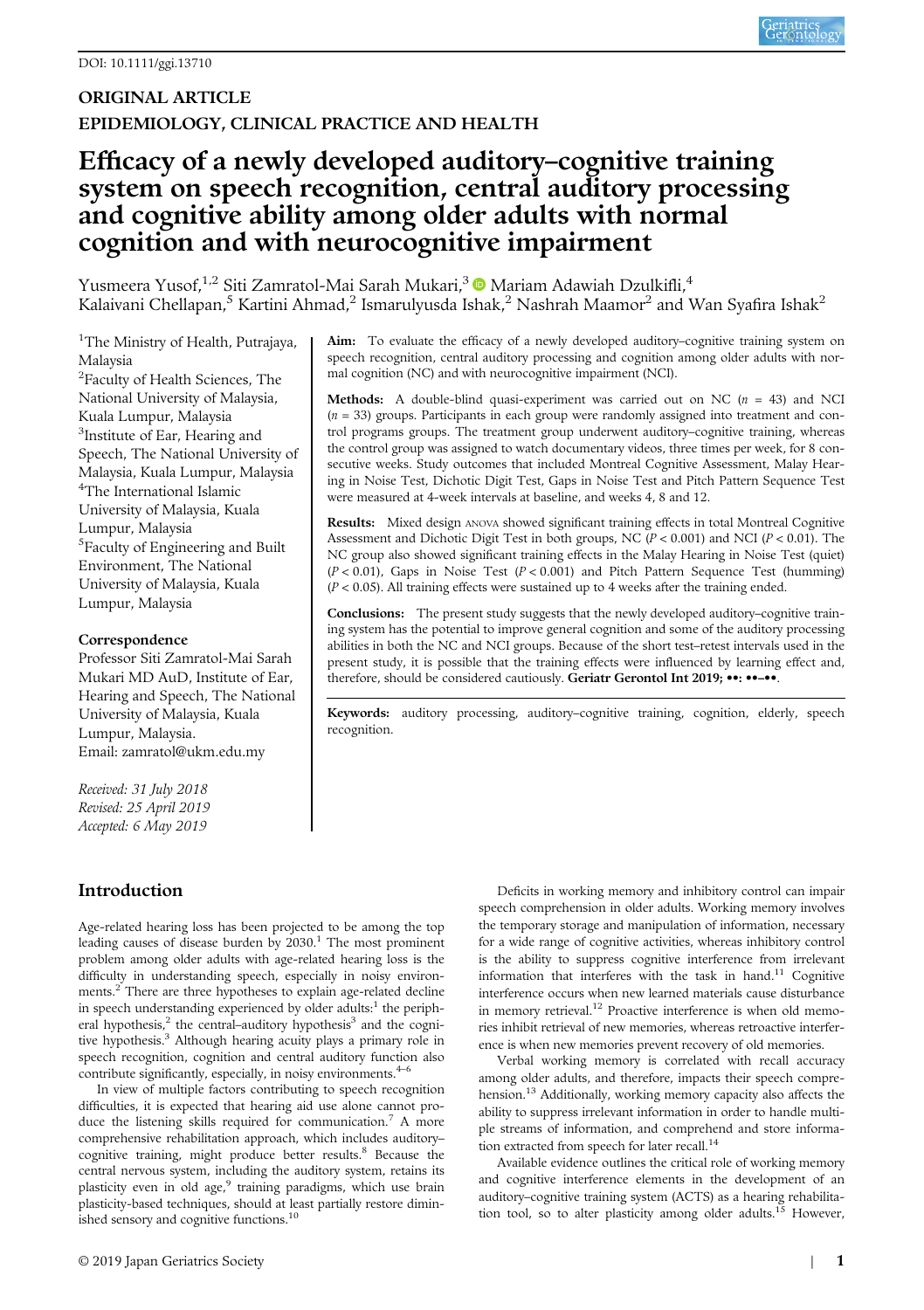## Y Yusof et al.

|              | Table 1 Demographic characteristics of the trained and control groups for the normal cognition and neurocognitive impairment |
|--------------|------------------------------------------------------------------------------------------------------------------------------|
| participants |                                                                                                                              |

| Characteristics                      |                       | NC $(n = 43)$         | NCI $(n = 33)$        |                       |  |
|--------------------------------------|-----------------------|-----------------------|-----------------------|-----------------------|--|
|                                      | Trained<br>$(n = 23)$ | Control<br>$(n = 20)$ | Trained<br>$(n = 17)$ | Control<br>$(n = 16)$ |  |
| Age (years)                          | 67.6(4.5)             | 65.8(3.6)             | 69.2 (5.9)            | 67.1(5.6)             |  |
| Sex (male)                           |                       | 3                     | 3                     | 6                     |  |
| Sex (female)                         | 16                    | 17                    | 14                    | 10                    |  |
| Hearing level                        |                       |                       |                       |                       |  |
| 4FA right ear (dBHL)                 | 26.3(8.0)             | 24.5(7.3)             | 28.9(7.3)             | 30.2(8.7)             |  |
| 4FA left ear (dBHL)                  | 24.3(9.0)             | 26.5(5.7)             | 28.3(8.1)             | 30.6(9.3)             |  |
| Education level                      |                       |                       |                       |                       |  |
| Did not attend school/primary school | $7.0(30.4\%)$         | $9.0(45.0\%)$         | 14.0 (82.3%)          | 13.0 (81.3%)          |  |
| Secondary school                     | $16.0(69.5\%)$        | $10.0(50.0\%)$        | $3.0(17.6\%)$         | $3.0(18.8\%)$         |  |
| College or university                | $0(0\%)$              | $1.0(5.0\%)$          | $0(0\%)$              | $0(0\%)$              |  |

4FA, four frequency average; NC, normal cognition; NCI, neurocognitive impairment.

systematic reviews on ACTS for older adults revealed the lack of cognitive interference elements in any of the training systems.<sup>10,16</sup>

Therefore, the present study aimed to evaluate the efficacy of a newly developed ACTS that included cognitive interference element among older adults with NC and with NCI. Cut-off scores of 22 out of 23 for Mini-Mental State Examination were adopted.17 We predicted that the ACTS would increase speech recognition, central–auditory processing and cognitive abilities in older adults with NC, as well as with NCI.

## Methods

## Participants

Participants were recruited from three senior citizen activity centers in Kuala Lumpur. Study procedures were approved by and carried out in accordance with the Research Ethics Committee of the National University of Malaysia (approval number NN-038-2013). All participants signed an informed consent and were compensated with RM300 for their complete participation in the study. Of 112 older adults (aged ≥60 years) screened, 80 fulfilled the inclusion criteria, and just 76 could commit to the training schedule. Individuals who were literate, native Malay speakers, right handed, had symmetrical hearing level with four frequency average of 0.5–4.0 kHz ≤40 dBHL in the better hearing ear, and had good vision and dexterity were included in the present study. Additionally, participants had to be free from ear and neurological diseases, and dementia. Table 1 summarizes the participants' sociodemographic data.

## Design

A double-blind quasi-experimental approach was implemented: (i) the testers of auditory tests were blinded to the participants' cognitive status; and (ii) the participants were blinded to the types of intervention programs. Figure 1 shows the framework of the study.

## General description of the ACTS

The training system is computerized software that comprises five adaptive training modules designed to improve speech-in-noise reception ability, enhance working memory capacity and suppress cognitive interference (Table 2).



**A DOUBLE BLIND QUASI-EXPERIMENT**

**OUTCOME MEASURES (MoCA, MyHINT, GIN, DDT, PPST)**

Figure 1 After eligibility screening and randomization, all participants carried out a battery of behavioral tests to evaluate baseline functioning in speech recognition, central auditory processing and cognition including the Malay Hearing in Noise Test (MyHINT), Gap in Noise (GIN), Pitch Pattern Sequence Test (PPST), Dichotic Digit Test (DDT) and Montreal Cognitive Assessment (MoCA). Participants began the 8 weeks of interventions within a week of the baseline assessment. For both the training and active control programs, participants came to the respective senior citizen activity center (PAWE) three times a week to undergo the intervention. The total intervention time was 18 h for the entire 8 weeks. All participants were again administered the same test battery at weeks 4, 8 and 12.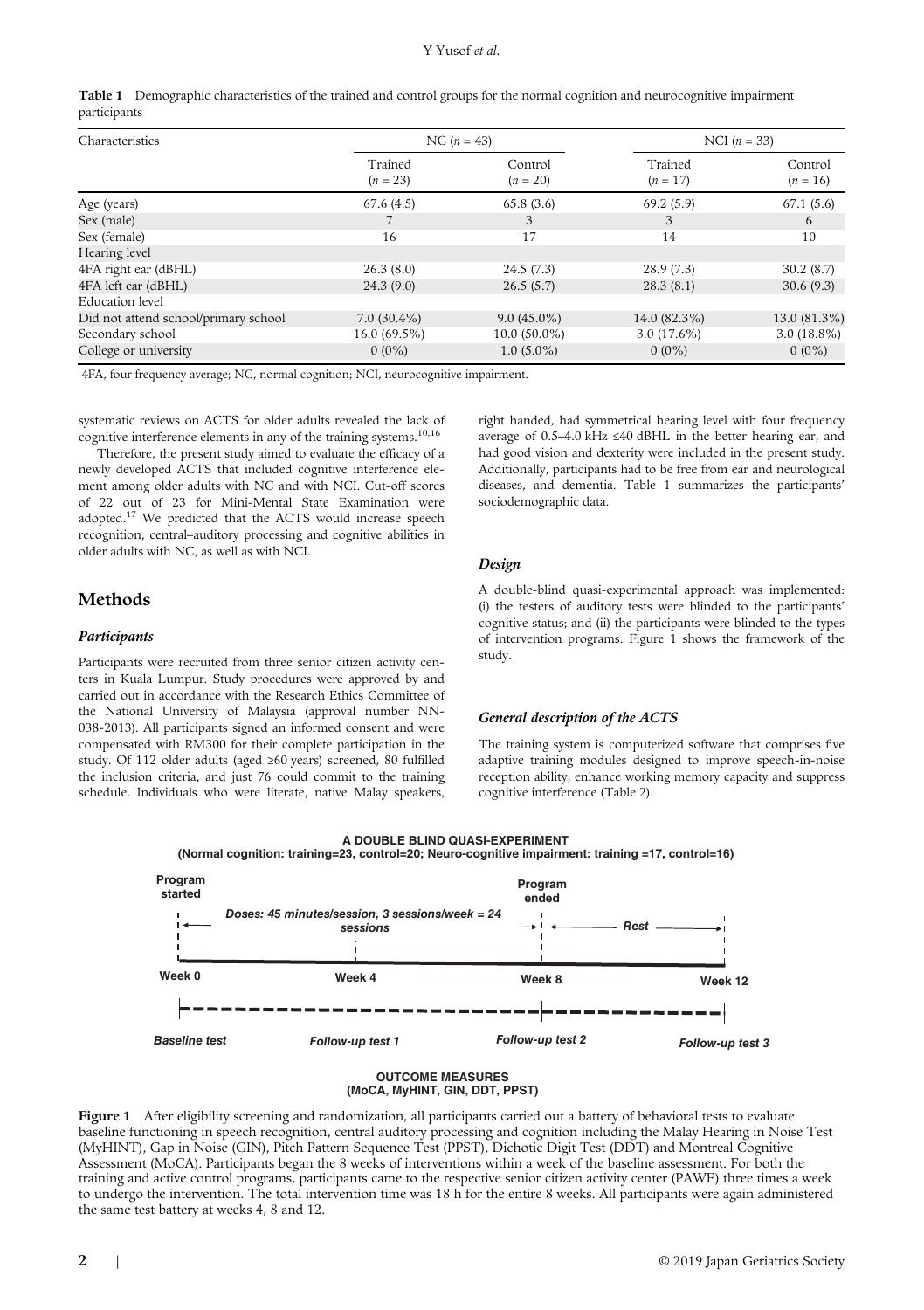Table 2 Summary of the newly developed auditory-cognitive training system

| Training task              | Category               | Description                                                                                          |
|----------------------------|------------------------|------------------------------------------------------------------------------------------------------|
| Word in noise              | Auditory               | Identify word with the presence<br>of background noise                                               |
| Sentence in noise Auditory |                        | Identify targeted word in a<br>sentence with the presence of<br>background noise                     |
| Word span                  | Auditory-<br>cognitive | Identify all words with the<br>presence of cognitive<br>interference                                 |
| Word order                 | Auditory-<br>cognitive | Identify words in sequence with<br>the presence of cognitive<br><i>interference</i>                  |
| Word position              | Auditory-<br>cognitive | Identify a specific word at a<br>specific position with the<br>presence of cognitive<br>interference |

#### Word in noise

The stimulus was single words presented with multi-talker babbles or with a single competing speaker. The noise was fixed at 65 dB. The participant listened to the word and then selected the picture that matched the word, from multiple pictures that were presented on the laptop screen just after the stimulus ended. Three trials were presented at each signal-to-noise ratio (SNR) level. When the participant responded correctly to all three words, the difficulty of the next trials was increased by reducing the SNR. Conversely, the SNR was increased if the participant failed to identify all three stimuli. The training continued in this manner for seven SNR presentation levels (21 words). For each training session, the lowest SNR in which all the three stimuli were correctly identified was recorded. The next word in noise training would start at dB above that SNR level.

#### Sentence in noise

The sentence in noice module comprised short sentences presented with multi-talker babble or with a competing speaker. The module used the identical paradigm as the word in noise module. The participant listened to the sentence, then he/she identified the target word that was one of the words in the sentence, from a visually presented multiple choice option.

#### Word span

The participant listened to a string of words (2–9 words). Then, a group of pictures were presented on the computer screen. The participant had to select pictures that matched the words, in any order. If the participant correctly identified the all words, the next word string length was increased by one word. In contrast, if the participant was not able to identify all words in the string correctly, the next presentation was shorter by one word.

Cognitive interference (secondary task) was embedded in the training once a participant achieved a mastery word span level of five words. It consisted of simple questions with four multiple choice answers. The secondary task was introduced either before or after the primary task. The participant had to listen to the primary and secondary stimuli, and then answer the secondary task first before responding to the primary task. The training paradigm was identical to the training without secondary task, as described earlier.

#### Word order

The participant listened to a string of words (2–9 words). Then a group of pictures was presented on the computer screen. The participant had to select pictures that matched the words sequentially, in the order they were presented. If the participant responded correctly, the next word string length was increased by one word. In contrast, if the participant was not able to identify all words in the string correctly, the next presentation was shorter by one word.

Cognitive interference (secondary task) was embedded in the training once a participant achieves a mastery word span level of five words. It consisted of simple questions with four multiple choice answers. The secondary task was introduced either before or after the primary task. The participants had to listen to the primary and secondary stimuli, and then answer the secondary task first before responding to the primary task. The training paradigm was identical to the training without secondary task, as described earlier.

#### Word position

The participant listened to a string of words (2–9 words). Then a group of pictures was presented on the computer screen. The participant had to select a picture that appeared in a specific position in the word string (for example, the first or second word in the string etc.). If the participant responded correctly, the next word string length was increased by one word. In contrast, if the participant was not able to identify all words in the string correctly, the next presentation was shorter by one word. The only difference being that the participant had to identify the word that appeared in specific positions in the word string.

Similar to that in word span and word order tasks, the secondary task was also embedded using similar materials and paradigm.

#### Interventions

After the completion of eligibility screening and baseline assessment, participants were randomized to the training or active control group. The training group received auditory training using the newly developed ACTS, whereas, the active control group was assigned to watch a documentary video program. Both intervention programs were 45 min, 3 days per week, for 8 consecutive weeks. They were supervised by an assistant researcher to ensure on-task participation, to clarify tasks guidelines and manage the technical difficulties whenever necessary.

#### Training program

The training was presented through headphones at the participant's comfortable level from a touch screen laptop computer. The participants responded to each task by touching the photo grid options and/or multiple choice answers on the laptop screen. For each task, participants were screened in order to establish the initial training level. After that, training began at the screened level, and its difficulty was adaptively adjusted to the user's performance to maintain an approximately 80% correct rate. Therefore, participants with highly accurate performance on the tasks progressed on to more difficult tasks, and those with lower accuracy performance received additional practice on lower level tasks until performance criteria were reached.

#### Control program

The control program matched the training program in terms of training duration and frequency, audiovisual presentation and computer use. Each participant used laptops to watch digital video disc-based documentary programs on history and literature. Participants listened to the documentary through headphones.

#### Adherence to intervention

All participants successfully completed 8 weeks of training, and assessment at weeks 0, 4, 8 and 12.

#### Evaluations

After intervention programs, participants repeated the same behavioral tasks as completed at baseline.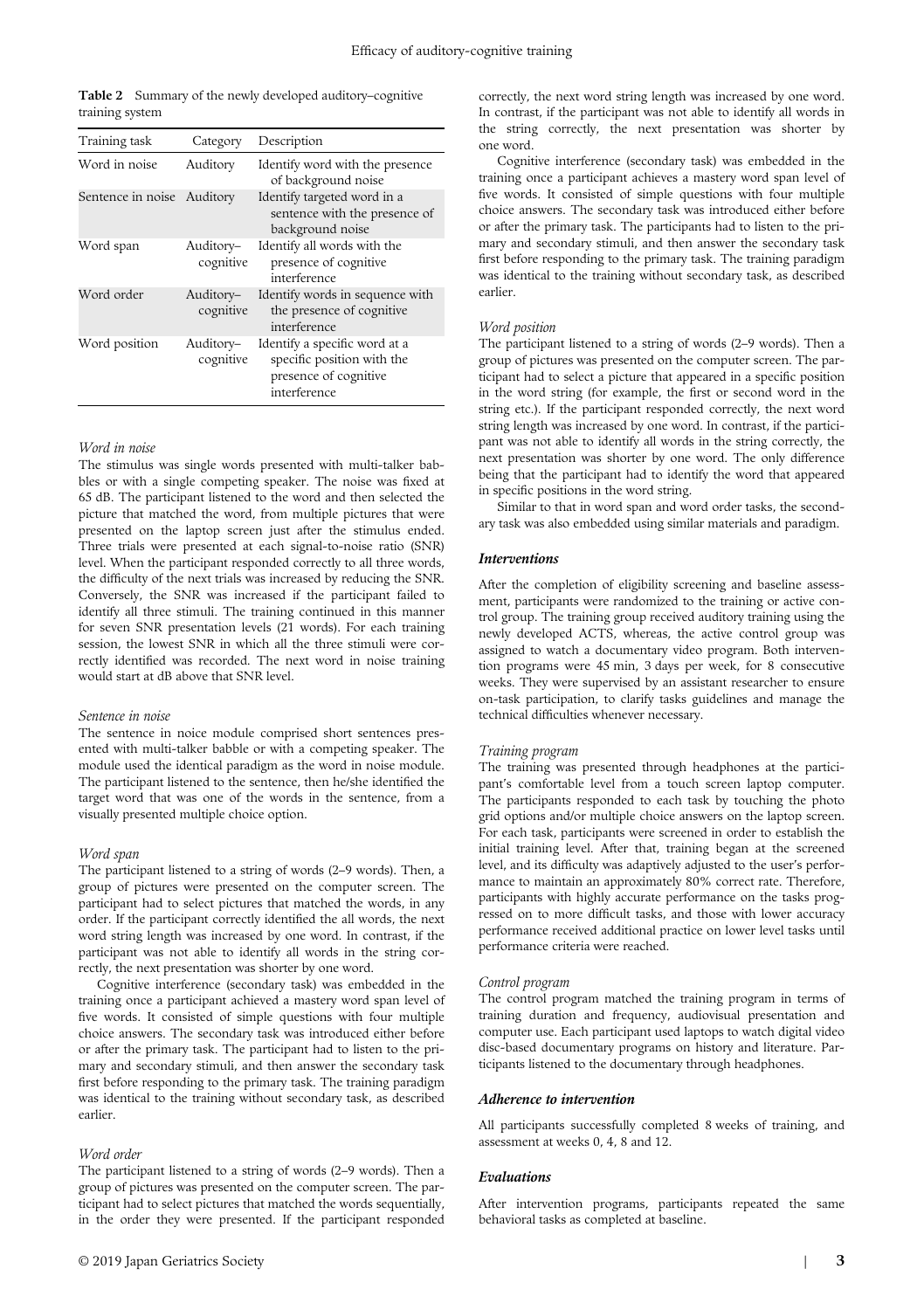## Malay Hearing in Noise Test

The Malay Hearing in Noise Test (MyHINT) by Quar et al., which comprises HINT (quiet), HINT (noise front), HINT (noise right) and HINT (noise left) conditions,<sup>18</sup> was administered with headphones. The results for MyHINT (quiet) and MyHINT (composite noise) were used as measures of speech reception in quiet and in noise, respectively. HINT (noise composite) = [2 HINT (noise front) + HINT (noise right) + HINT (noise left)] / 4.

## Gaps in Noise test

The Gaps in Noise (GIN) test was used to assess the temporal resolution.19 The GIN stimuli comprise of a series of 6-s segments of broadband noise containing zero to three silent intervals, which vary between 2 to 20 ms per noise segment. The gap detection threshold, defined as the shortest gap duration correctly identified in at least four of six presentations, was obtained.

## Pitch Pattern Sequence Test (PPST)

The Pitch Pattern Sequence Test (PPST) procedure was based on Mukari et al.<sup>20</sup> A series of 40 test stimuli consisting of triads of two different frequencies of pure tones (880 Hz and 1430 Hz) were presented binaurally.<sup>20,21</sup> Participants were tested using two different response modes; verbal labeling and humming responses. The participants' performance was scored based on the percentage of stimulus patterns correctly labeled or hummed.

### Dichotic Digits Test

The Malay Dichotic Digits Test (DDT) in free recall, which requires the participant to repeat four numbers (2 pairs, with the members of each pair presented to each ear simultaneously), was carried out.<sup>22</sup> The right-ear and left-ear scores were defined as the percentage of correctly repeated digits in the particular ear. The

ear-advantage value, defined as the difference between the rightear and left-ear scores, was analyzed.<sup>22</sup>

## Montreal Cognitive Assessment

The Malay Montreal Cognitive Assessment (MoCA) was used to assess the cognitive outcomes.<sup>17</sup> The test protocol was based on that of Nasreddine et al.<sup>23</sup> The total MoCA score and delayed memory domain were analyzed.

## Statistical analysis

Statistical analyses were carried out using the Statistical Package for Social Sciences (SPSS) version 22.0 (IBM Corp, Armonk, New York, USA). Means and standard deviations were calculated. For both the NC and NCI groups, mixed design analyses of variance (ANOVA) were used for all outcome variables (within subject factor: weeks 0, 4, 8 and 12) and (between subject factor: training and control group). In measures where training effects were present, Bonferroni corrections were applied in post-hoc analyses for pairwise comparison between week 8 and week 12. For DDT, because the scores at baseline were higher in training group than in the control group, the adjusted means for the effects of the covariate were included to partial out the training effect.

## Results

### Sociodemographic characteristics

Table 1 summarizes the sociodemographic characteristics of the participants by cognitive and intervention groups. The majority of the participants (75%) were women, 43 had NC and 33 had NCI. The mean ages for the two groups were similar  $(P < 0.05)$ . For

Table 3 Descriptive data of outcome measures at baseline, and week 4, 8 and 12, and training effects from mixed ANOVA analysis among the normal cognitive group

| Outcome                         | Training group $(n = 23)$             |           |                                                 |                        | Control group $(n = 20)$                                                                                    |                        |             |                             |             | Partial $n^2$ |
|---------------------------------|---------------------------------------|-----------|-------------------------------------------------|------------------------|-------------------------------------------------------------------------------------------------------------|------------------------|-------------|-----------------------------|-------------|---------------|
| measures                        | Week 0                                | Week 4    | Week 8                                          | Week 12                | Week 0                                                                                                      | Week 4                 | Week 8      | Week 12                     |             |               |
| HINT (quiet)                    | 29.3(5.2)                             |           | $28.9(5.6)$ $27.5(5.1)$                         | $26.8(5.7)$ 25.8 (5.6) |                                                                                                             | 27.0(5.2)              | 26.2(6.4)   | 27.1 (5.9)                  | 5.842 0.001 | 0.125         |
| $HINT$ (composite) $-6.2$ (1.1) |                                       |           | $-6.5(1.2)$ $-6.7(1.0)$ $-6.7(1.3)$ $-6.3(1.5)$ |                        |                                                                                                             | $-6.4(1.3)$            | $-6.7(1.4)$ | $-6.8(1.3)$                 | 0.291 0.832 | 0.007         |
| <b>GIN</b>                      | 14.0(4.1)                             | 10.9(2.7) | 10.1(2.9)                                       | $10.5(2.9)$ 13.7 (4.3) |                                                                                                             | $12.8(3.7)$ 12.9 (3.6) |             | 12.9(3.7)                   | 7.718 0.001 | 0.158         |
| PPST (humming)                  |                                       |           |                                                 |                        | 81.5 (13.6) 87.8 (11.9) 92.8 (8.1) 89.6 (12.1) 85.0 (12.0) 86.3 (10.4) 85.0 (9.2) 87.5 (9.2)                |                        |             |                             | 3.021 0.032 | 0.069         |
| PPST (verbal)                   |                                       |           |                                                 |                        | 70.9 (19.4) 74.6 (22.7) 80.0 (21.4) 78.9 (22.9) 63.8 (27.6) 78.0 (26.9) 74.3 (25.3) 83.0 (20.5) 1.636 0.192 |                        |             |                             |             | 0.038         |
| DDT (REA)                       | $\frac{1}{2}$ (20.1 (13.9) 11.1 (6.1) |           | 7.3(5.4)                                        |                        | 6.7 (6.9) $\frac{1}{11.8}$ (14.5) 10.1 (13.7) 9.2 (11.3) 10.5 (14.3) 7.748 0.001                            |                        |             |                             |             | 0.159         |
| Delayed Memory                  | 1.9(1.5)                              | 2.6(1.4)  | 4.3(1.2)                                        | 4.5(0.9)               | 1.9(1.2)                                                                                                    | 2.0(1.2)               | 2.0(1.4)    | $2.2(1.4)$ $20.331 < 0.001$ |             | 0.331         |
| MoCA                            | 20.8(2.7)                             | 24.4(3.9) | 26.8(2.7)                                       | 27.1(2.4)              | 20.2 (3.2)                                                                                                  | 19.2(5.4)              | 21.5(4.5)   | $21.9(4.0)$ 19.908 < 0.0001 |             | 0.327         |

Bold values highlight that they are statistically significant. † Covariates appearing in the model were evaluated at the following values: Malay Dichotic Digits Test (DDT) (right ear advantage) baseline = 16.2. GIN, Gaps in Noise Test; HINT, Malay Hearing in Noise Test; MOCA, Montreal Cognitive Assessment; PPST, Pitch Pattern Sequence Test.

Table 4 Descriptive data of outcome measures at baseline, and week 4, 8 and 12, and training effects from mixed ANOVA analysis among the neurocognitive impairment group

| Outcome                       | Training group ( $n = 17$ )                    |            |                                                                                                 |            | Control group $(n = 16)$         |           |           |           |                     | Partial $n^2$ |
|-------------------------------|------------------------------------------------|------------|-------------------------------------------------------------------------------------------------|------------|----------------------------------|-----------|-----------|-----------|---------------------|---------------|
| measures                      | Week 0                                         | Week 4     | Week 8                                                                                          | Week 12    | Week 0                           | Week 4    | Week 8    | Week 12   |                     |               |
| HINT (quiet)                  | 30.2(5.2)                                      | 29.1 (6.2) | 28.2 (6.9)                                                                                      | 28.2 (7.2) | $31.4(6.5)$ 32.1 (5.8)           |           | 30.0(5.6) | 30.1(5.0) | 1.075 0.364         | 0.034         |
| HINT (composite) $-4.5$ (2.0) |                                                |            | $-4.8$ (2.5) $-5.6$ (1.5) $-5.7$ (1.6) $-4.2$ (2.9) $-4.8$ (1.6) $-5.3$ (1.9) $-5.4$ (1.9)      |            |                                  |           |           |           | 0.212 0.836         | 0.007         |
| <b>GIN</b>                    | 14.4 (3.9)                                     | 12.5(3.1)  | $12.2(3.2)$ $11.8(2.9)$ $14.4(5.3)$                                                             |            |                                  | 12.4(3.8) | 12.3(3.7) | 12.4(3.6) | 0.253 0.683         | 0.008         |
| PPST (humming)                | 73.5 (20.7)                                    |            | 74.1 (23.1) 79.1 (14.5) 80.6 (16.2) 74.6 (17.7) 72.5 (22.6) 82.5 (11.2) 80.9 (15.1) 0.186 0.842 |            |                                  |           |           |           |                     | 0.006         |
| PPST (verbal)                 | 67.1 (21.1)                                    |            | 58.8 (27.9) 64.7 (27.1) 67.4 (29.7) 63.1 (21.9) 68.8 (18.2) 70.9 (18.9) 70.6 (18.1) 0.958 0.416 |            |                                  |           |           |           |                     | 0.030         |
| DDT (REA)                     | $\frac{1}{18.7}$ (17.9) 17.9 (13.3) 14.9 (9.5) |            |                                                                                                 | 11.4(9.0)  | $\uparrow$ 12.0 (7.7) 11.6 (7.2) |           | 12.3(6.3) | 12.1(5.7) | 5.005 0.006         | 0.139         |
| Delayed memory                | 0.4(0.7)                                       | 1.9(1.8)   | 2.9(1.9)                                                                                        | 2.9(1.8)   | 0.4(1.0)                         | 0.8(1.1)  | 0.8(1.4)  | 1.2(1.5)  | 6.768 < 0.001       | 0.179         |
| MoCA                          | 14.1(3.2)                                      | 19.2(5.4)  | 21.5(4.4)                                                                                       | 21.9(4.0)  | 13.8(3.6)                        | 14.1(2.9) | 15.3(4.3) | 16.4(4.8) | $30.344 \le 0.0001$ | 0.495         |

Bold values highlight that they are statistically significant. † Covariates appearing in the model was evaluated at the following values: Malay Dichotic Digits Test (DDT) (REA) baseline = 15.4. GIN, Gaps in Noise Test; HINT, Malay Hearing in Noise Test; MOCA, Montreal Cognitive Assessment; PPST, Pitch Pattern Sequence Test.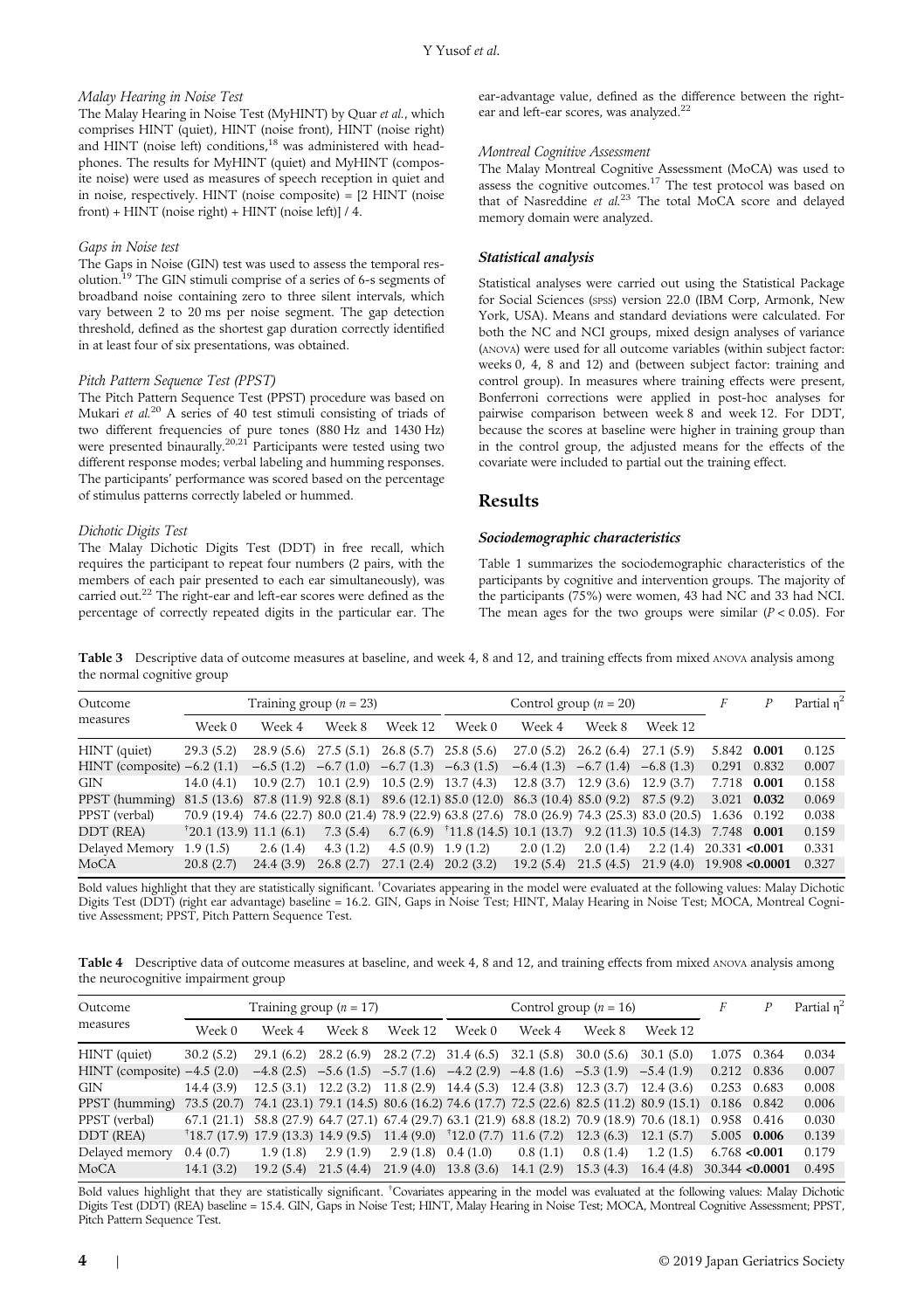each cognitive group, comparisons of age, four frequency average hearing threshold and Mini-Mental State Examination between the experimental and control groups using the t-test were not significant ( $P > 0.05$ ).

## Efficacy of the auditory–cognitive training

Tables 3 and 4 summarize the effects of training on outcome measures among the NC and NCI group, respectively.

## Normal cognitive group

The auditory–working memory, as measured from the delayed memory score of the MoCA, showed a significant training effect (F [2.5, 101.5] = 20.3,  $P < 0.001$ ,  $\mathbb{Z}^2 = 0.33$ ). Similarly, significant training effects were also seen in the overall MoCA  $(F [3, 123] = 5.8, P < 0.001, \mathbb{Z}^2 = 0.21), \text{ DDT } (F [1.8, 75.3] = 7.8,$  $P < 0.01$ ,  $\mathbb{Z}^2 = 0.16$ ), HINT (quiet) (*F* [3, 123] = 5.8,  $P < 0.01$ ,  $\mathbb{Z}^2 = 0.1$ , GIN (F [1.8, 73.8] = 7.7, P < 0.01,  $\mathbb{Z}^2 = 0.2$ ) and PPST (humming) (*F* [3, 123] = 19.9,  $P < 0.05$ ,  $\mathbb{Z}^2 = 0.3$ ). There was no training effect on HINT (composite).

#### Neurocognitive impairment group

Significant training effects were also present in the NCI group, albeit in limited domains; delayed memory  $(F [3, 93] = 6.8,$  $P < 0.01$ ,  $\mathbb{Z}^2 = 0.2$ ), overall MoCA (F [3, 93] = 10.2,  $p < 0.001$ ,  $\mathbb{Z}^2 = 0.2$ ) and DDT (F [2.4, 74.5] = 5.0, P < 0.01,  $\mathbb{Z}^2 = 0.1$ ).

## Follow-up analyses

Among the NC group, MyHINT in quiet, GIN, PPST by humming, DDT, delayed memory and total MoCA showed no significant alteration between the mean scores at weeks 8 and 12 (paired t-test,  $P > 0.05$ ). Similarly, among the NCI group, pairwise comparison showed no significant difference  $(P > 0.05)$  between weeks 8 and 12 mean scores of DDT, delayed memory and total MoCA, indicating that the training effects were sustained for at least 1 month post-training.

## Discussion

The present study aimed to determine the efficacy of a newly developed ACTS in improving speech recognition, central auditory processing and cognition among older adults with NC and with NCI. The results showed that the ACTS produced significant and sustained training effects on speech recognition in quiet, and some of the central auditory processing and cognitive functions. These effects were, however, dissimilar across cognitive groups.

For HINT in quiet, the training effect was observed among NC older adults  $(P < 0.01)$ . This finding further supports a past study that suggests the possible role of auditory training in improving speech recognition ability.24 However, a similar effect was not found in the NCI group. A possible explanation could be the NCI group requires more training than that used in the current study. For speech recognition in noise (HINT in noise composite), there was no training effect seen in both the NC and NCI groups. Generally, small improvements of HINT in noise performance were seen in both the trained and control groups, suggesting a likely test–retest improvement effect. It is possible that other speech recognition test, such as QuickSIN, which utilizes multi-talker babble noise, would be more sensitive in capturing the training effect. For example, Sweetow and Sabes found training effects of an auditory–cognitive exercise when assessed using QuickSIN, but not using HINT.<sup>25</sup>

For central auditory processing, the training effect was seen in DDT ( $P < 0.01$ ) in both cognitive groups. Nevertheless, due to the repetition of measures with 4-week intervals, especially in DDT, the effect of the ACTS should be considered cautiously. At baseline, the ear advantage was larger in the training group than in the control group. However, as the training progressed, the mean

score of the ear advantage in the training group reduced, whereas no remarkable changes were seen among the control group. Given a large ear advantage in dichotic listening is associated with difficulty listening in noise, it is possible that ACTS can improve listening ability in noisy environments.<sup>26</sup> Among the NC group, significant training effects were also seen in GIN  $(P < 0.01)$  and PPST humming. These could be due to improved attention after the training using ACTS.

Both cognitive groups showed significant training effects in the total MoCA score and in the delayed memory domain. This suggests that the ACTS can promote brain plasticity in NC, as well as in NCI older adults.27 The use of the MoCA test, rather than a diagnostic cognitive test battery in the present study makes it impossible to confirm which domains of cognition are significantly affected by the auditory–cognitive training. A more specific test, such as operation span task, could better assess the working memory capacity.

For a training program to be useful, its effectiveness must be retained even after the training ends.<sup>29</sup> We found training effects were retained up to at least 1 month post-training, which corroborates past studies.<sup>30</sup> However, the effects of the auditory-cognitive training shown in the present study must be interpreted with caution, because it was carried out in a controlled situation, in which the training dose was carefully monitored for all participants. Adherence to a training schedule might be a challenge in real situations where individuals are to use the ACTS at home without supervision.

In conclusion, the present study showed that the newly developed ACTS can produce training effects in speech recognition (in quiet), auditory processing and in cognition. This study has also shown that the training effects were sustained at least up to 1 month post-training. Additionally, training effects were seen in more domains in the NC group than those in the NCI group, suggesting a higher learning potential among the NC participants.

## Acknowledgement

This study was funded by the Malaysian Ministry of Education through a research grant (LRGS/BU/2012/UKM-UKM/K/02).

## Disclosure statement

The authors declare no conflict of interest.

## References

- 1 Mathers CD, Loncar D. Projections of global mortality and burden of disease from 2002 to 2030. PLoS Med 2006; 3 (11): 2011–2030.
- 2 Baldwin CL. Auditory Cognition and Human Performance: Research and Applications. Boca Raton, FL: Taylor & Francis, 2012.
- 3 Working Group on Speech Understanding and Aging. Speech under-standing and aging. J Acoust Soc Am [Internet] 1988; 83 (3): 859–895. [https://doi.org/10.1121/1.395965.](https://doi.org/10.1121/1.395965)
- 4 Anderson S, White-Schwoch T, Parbery-Clark A, Kraus N. A dynamic auditory-cognitive system supports speech-in-noise perception in older adults. Hear Res [Internet] 2013; 300: 18–32. [Cited 28 Oct 2013]. Available from URL:<http://www.ncbi.nlm.nih.gov/pubmed/23541911>.
- 5 Ward CM, Rogers CS, Van Engen KJ, Peelle JE. Effects of age, acoustic challenge, and verbal working memory on recall of narrative speech. Exp Aging Res [Internet] 2016; 42 (1): 97–111. [https://doi.org/10.1080/](https://doi.org/10.1080/0361073X.2016.1108785) [0361073X.2016.1108785.](https://doi.org/10.1080/0361073X.2016.1108785)
- 6 Zamratol S, Sarah M, Yusof Y et al. Relative contributions of auditory and cognitive functions on speech recognition in quiet and in noise among older adults. Braz J Otorhinolaryngol [Internet] 2018 (In press). <https://doi.org/10.1016/j.bjorl.2018.10.010>.
- 7 Wayne RV, Johnsrude IS. A review of causal mechanisms underlying the link between age-related hearing loss and cognitive decline. Ageing Res Rev [Internet] 2015; 23: 154–166. [https://doi.org/10.1016/j.arr.2015.](https://doi.org/10.1016/j.arr.2015.06.002) [06.002.](https://doi.org/10.1016/j.arr.2015.06.002)
- 8 Wattamwar K, Qian ZJ, Otter J et al. Increases in the rate of age-related hearing loss in the older old. JAMA Otolaryngol Head Neck Surg [Internet] 2017; 143 (1): 41–45. [https://doi.org/10.1001/jamaoto.2016.2661.](https://doi.org/10.1001/jamaoto.2016.2661)
- 9 Cavanaugh JC, Blanchard-Fields F. Adult Development and Aging, 7th edn. Stamford, Connecticut: Cengage Learning, 2015.
- 10 Kelly ME, Loughrey D, Lawlor BA, Robertson IH, Walsh C, Brennan S. The impact of cognitive training and mental stimulation on cognitive